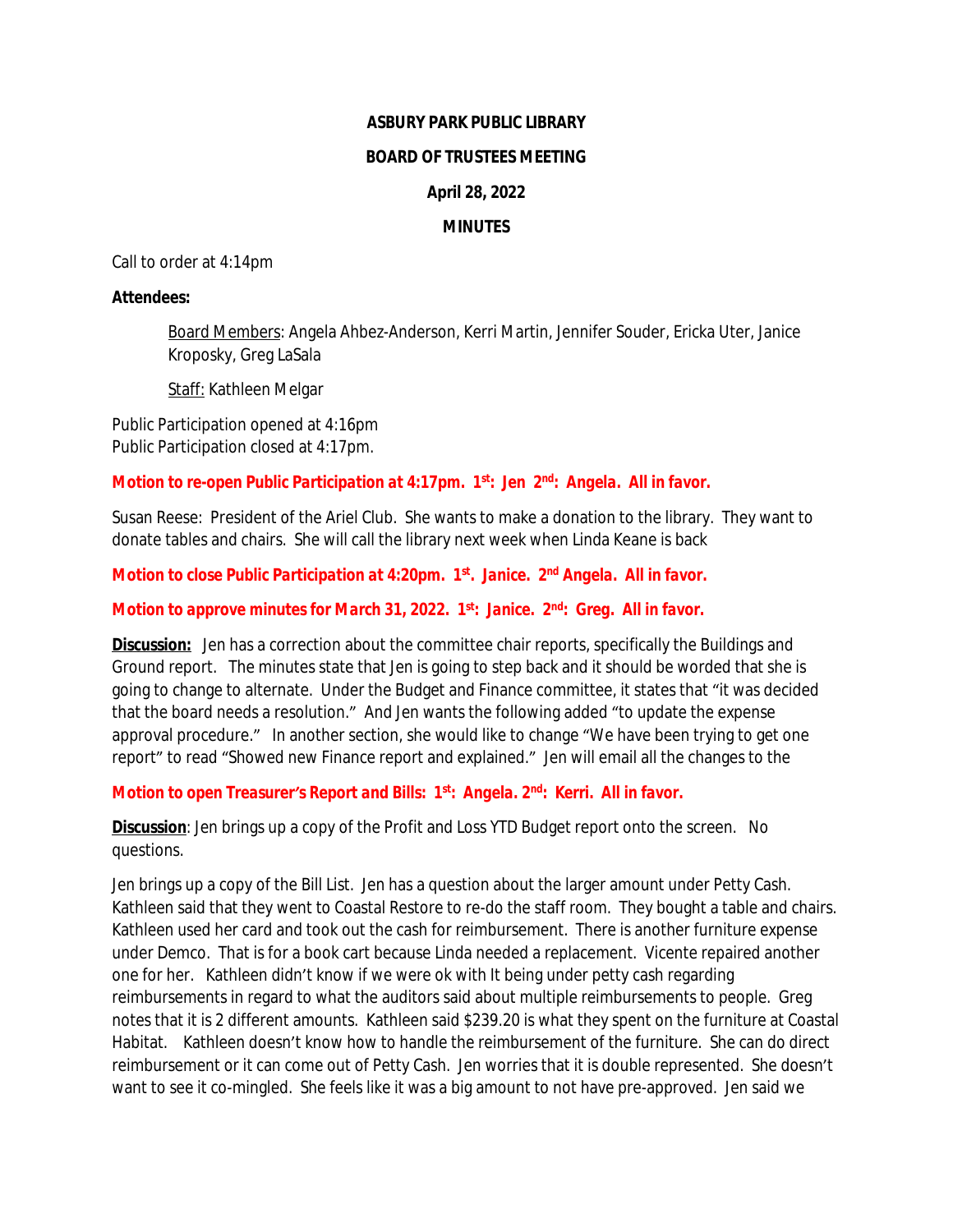should hold off on approval of the whole Petty Cash section. Kathleen also noted that one of the patrons lost a book and then recently found it. She paid \$14 for the lost book and then the library reimbursed her. Jen thinks it should be on Bill List with that note. Kathleen will make a note and will note that it is coming out of the Board category. Greg clarifies that we haven't already bought a replacement copy for the library. When Kathleen runs the checks tomorrow, she will have an updated bill list and the notes from today's meeting will be reflected.

*Motion to approve the Bill List with tabling everything in the Petty Cash category and the addition of the \$14 reimbursement check. 1st: Jen. 2nd: Angela. All in favor.*

# **Committee Chair Reports:**

Budget and Finance**:** Jen reported that the committee didn't meet last month. They had the resolution sent out regarding the adjustment to the procedure for approving the bill list. Thanked Greg, Werner and Richard for their input.

# *Motion that we accept the resolution for Budget and Finance. 1st: Angela. 2nd: Janice. All in favor.*

Buildings and Grounds: Greg reported Werner and Greg met with Kathleen and walked through the building and looked at various issues. They looked at electrical issues, HVAC and the back stairs. Right now, the air conditioning doesn't work. They are also working on getting 3 quotes for replacing the metal stairs.

Personnel: No report given.

Policy and Governance: No report given.

Strategic Plan: No report given.

#### **Library Director's Report:**

Kathleen mentioned the Programming and Events that they have coming up which includes an art display and a book signing.

Kathleen presented the resolution on her screen that Richard Shaklee prepared after last month's board meeting. There are 2 new civil service titles, Administrative Secretary and Account Clerk. After approval, the city will be notified and the positions will be posted. Angela read the resolution.

Kathleen has a position that they would eventually like to fill, which is called Social Worker. One current APPL employee is going for her Master's degree in Social Work. When she finishes her degree, she will be put in that position. Kathleen said her current position is Principal Library Assistant. Angela stops the conversation because we can't talk about personnel

# *Motion to accept this resolution: 1st: Angela. 2nd: Jen Souder. All in favor.*

*{Jen Souder leaves meeting.}*

Kathleen stated that there aren't any big updates on E-Rate.